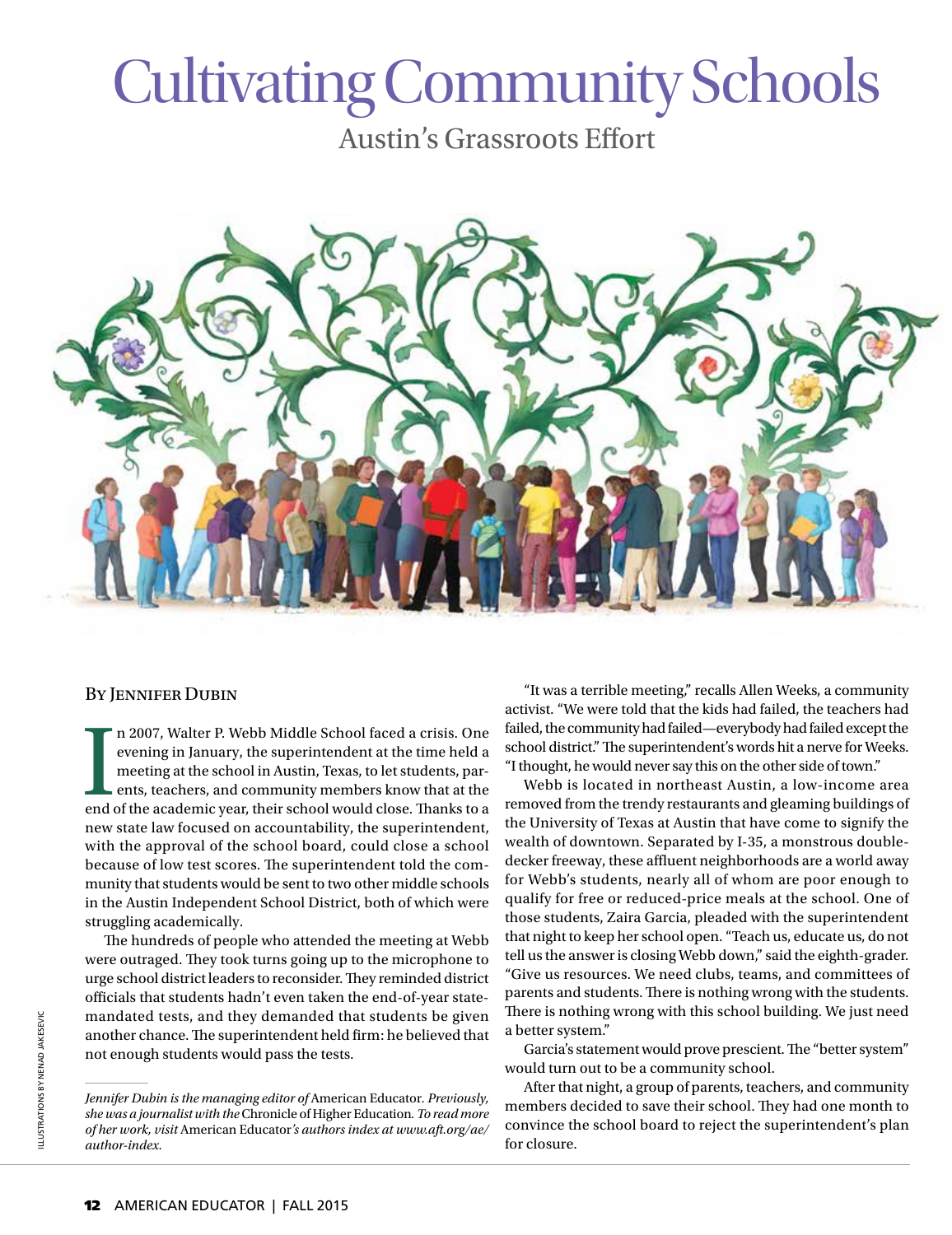A neighborhood resident, Weeks was determined to help the community keep Webb. He was a former teacher who had taught high school English in North Carolina and Virginia and had also done youth development work overseas. Since moving to Austin a few years earlier, he had spent much of his time volunteering at John H. Reagan High School, the high school Webb feeds into.

Weeks used his community organizing skills to help this group of parents, teachers, and community members figure out what would dramatically improve their school. They agreed that Webb most needed a way to support student achievement by bringing social services to the school. So the group wrote a proposal to the school board calling for the creation of a family resource center where a coordinator would connect parents with housing, immigration, counseling, and other resources, so that teachers could focus on teaching and students could focus on learning.

The school board accepted the group's proposal and declared that Webb would remain open. With a renewed sense of purpose among students, parents, and teachers, enough students did in fact pass the state-mandated tests, undercutting the superintendent's reason for closing the school.

One year later, in 2008, Reagan High School faced a similar crisis. Again, the superintendent invoked low test scores as a reason to close the school.

Immediately, Reagan's Parent-Teacher Association contacted the group that had saved Webb and asked for help with Reagan. The group met with students, parents, and teachers at Reagan, and collectively, they crafted a wide-ranging plan, including the implementation of wraparound services similar to those established at Webb.

At the time, the plan had no specific name. "It was just common sense," Weeks says.

Without even knowing it, community members had turned Webb and Reagan into community schools. It would be several months before they would first hear the phrase "community school," at a conference in Portland, Oregon, led by the Coalition for Community Schools. (For more on the coalition, see the article on page 4.)

Today, their plan to transform one school on the brink of closure into a place where students and teachers thrive has evolved into a strategy to turn 13 high-poverty schools in Austin, including several elementary schools, into community schools. Last fall, the American Federation of Teachers Innovation Fund and the National Education Association contributed a combined \$180,000 toward the effort. The money supports community dinners and other meetings to generate buy-in from teachers and community members, as well as the hiring of personnel to grow the community school model.

Ken Zarifis, president of Education Austin, the locally merged affiliate of the American Federation of Teachers and the National Education Association, and Weeks, now the executive director of Austin Voices for Education and Youth, a nonprofit that helps coordinate social services at Webb and Reagan, have helped state lawmakers craft legislation to encourage the development of community schools in Texas. They have also met with public school teachers and administrators from Dallas and Houston, who are eager to learn how to establish their own community schools.

"We've got Webb and we've got Reagan," Zarifis says proudly. "But I really think we've got to hit this early. What would happen if we had an entire feeder pattern that had all these supports from the minute a child stepped into the classroom?"

By working together, the teachers' union, the school district, and community leaders hope to find out.

#### Inside a Family Resource Center

Turning Webb into a community school did not require the school district and the community to start completely from scratch. Several nonprofit organizations were already partnering with the school so that students could access an array of supports. But there was very little coordination.

"Before I got into this position, there was one child [at Webb] who had three mentors and one child who had none," says Margaret Bachicha, academic dean of student support services, who

Several nonprofit organizations were already partnering with Webb. But there was very little coordination.

oversees social services at Webb. "The better the coordination, the more likely you are to pinpoint and target what the student needs and what the family needs to succeed."\*

Today at Webb, nearly 90 percent of the school's 705 students receive at least one type of service through more than 30 community partners. These partnerships enable students to access a range of services, including attending afterschool programs run by the Boys and Girls Club, participating in a college mentoring program offered by Breakthrough Austin, and receiving free immunizations and physicals thanks to a mobile clinic that visits the school.

Partnerships also extend to supporting families. The school works with nonprofit organizations that help parents with legal, employment, health, and housing issues. To coordinate these services, a family resource center is located at Webb. Housed in a doublewide portable trailer behind the school, the center is run by Austin Voices for Education and Youth. Inside, Julie Weeks, the center's director, and Angelita Tobias, a social worker, meet with up to 300 families throughout the school year. Julie, a former nurse, is the wife of Allen Weeks, Austin Voices' executive director.

<sup>\*</sup>For more on the important role that coordinators play in community schools, see "These Kids Are Alright" in the Summer 2009 issue of *American Educator*, available at www.aft.org/ae/summer2009/dubin.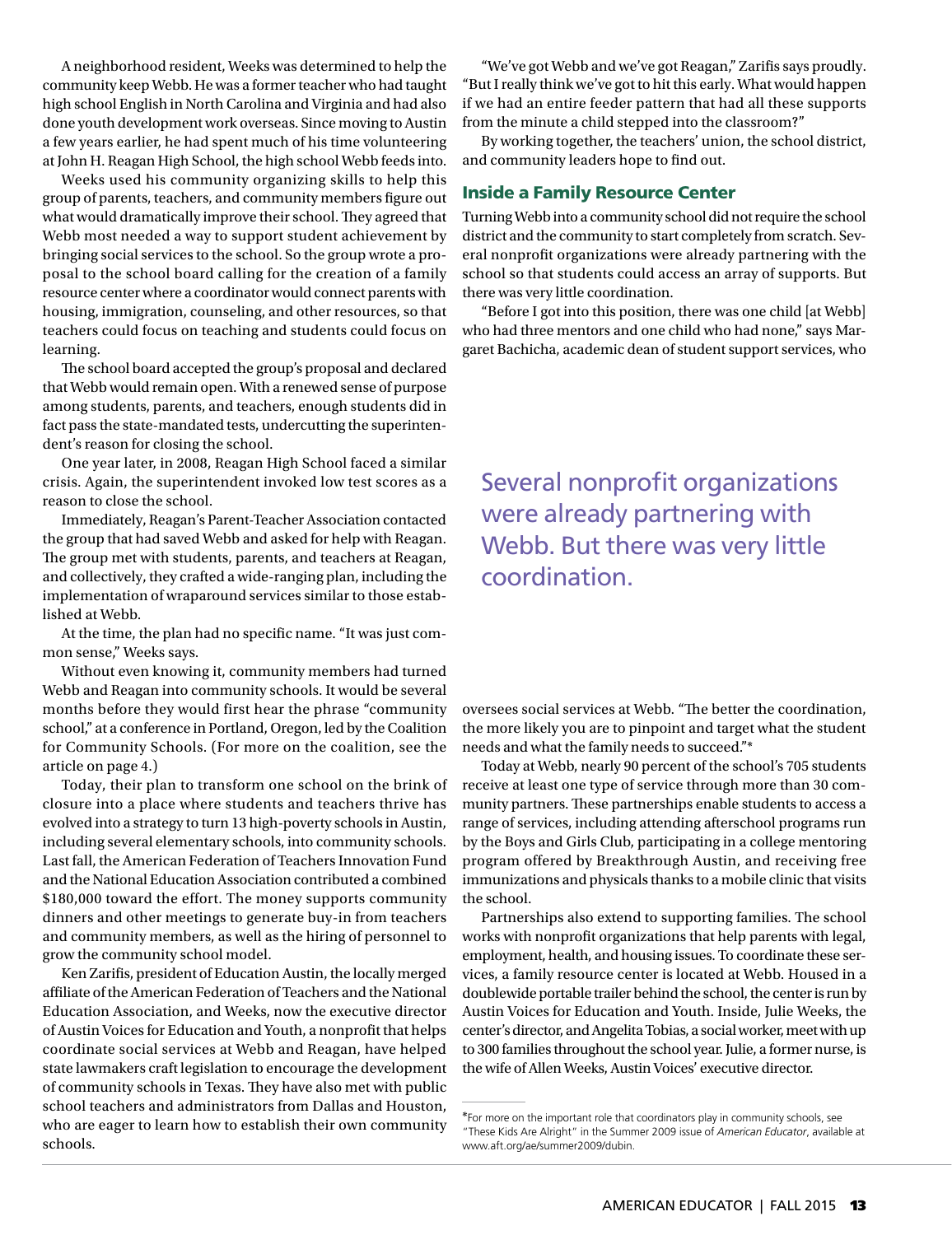Both women are in close contact with Bachicha, whose office is in the actual school building, and they sit on the child study team that she coordinates for the school. The team is made up of teachers and administrators, as well as two representatives from Communities In Schools, a national nonprofit that partners with Webb to help eliminate the barriers that often contribute to students dropping out of school.\* They meet twice each week to discuss students who are struggling with academic achievement, attendance, or behavior issues. If, for instance, the team agrees that a student needs counseling or learns that a family may soon lose their home, it will refer the student and his or her family to the family resource center, which can connect them to appropriate supports.

The community school strategy, however, is about more than just wraparound services. The very reason that school staff mem-

the portable trailer is cool and inviting; the air conditioning is on full blast. To the left of the door is a reception desk with fliers in Spanish and English about upcoming events, such as a class for parents on how to talk with adolescents. Just past this desk is a small sitting area with a green sofa, a green easy chair, a coffee table with flowers, a toddler-sized table and chair, several children's books, and toys. Green curtains frame two tiny windows above, giving the place a homey feel.

Next to this space is Tobias's office, the door of which is often closed for privacy when she meets with families. On the other side is a classroom used for adult education classes, like the one Steve Pina is teaching this morning. Seven women, all of whom are Hispanic, are enrolled in his English as a second language class, which takes place in the resource center for two and a half hours three days a week. Weeks explains that Pina works for the school



The family resource center asks that families fill out a survey to gauge what types of services they may need.

bers and community organizations work together is so that schools and families can keep student learning front and center.

At the beginning of the school year, the family resource center asks that families fill out a survey to gauge what types of services they may need. The family resource center keeps those surveys on file and then pulls them when families seek out the center's help. Julie Weeks estimates that about 75 percent of families return the surveys each year.

On a given day, anywhere from one to eight parents will walk into the center asking for help with domestic violence, housing, or legal issues, among others, Weeks says. The center currently case manages approximately 80 families, meaning that Weeks and Tobias regularly meet with them to help resolve issues throughout the year, or sometimes throughout all three years their children attend the school.

Besides connecting families with services, the center also provides direct assistance with utilities. According to Weeks, a grant from the city of Austin enables the center to give families up to \$1,000 each year to prevent electric bills from going unpaid.

One April morning, Weeks shows a visitor around the center. In stark contrast to the heat and humidity outside, the inside of district's adult education department and that his students are mothers of students at Webb. Most of the women are from Mexico; others come from El Salvador, Guatemala, and Honduras. Many work two jobs and have enrolled in the class to improve their English.

On the board, Pina has written "decrepit (adj.)," along with a sentence: "Mr. Jones is going to have a hard time selling his decrepit 15-year-old truck." With their textbooks open, he and his students move on to another part of the lesson: ordering food at a fast-food restaurant. After Pina "orders" two containers of cole slaw and 10 lemonades, a student haltingly reads, "For here or to go?" The women then practice their pronunciation by slowly reading the vocabulary words out loud: "cole slaw, sandwich, fries, coffee, chicken, shake." One student doesn't understand the last word and asks in Spanish, "What's a shake?" A classmate turns to her to explain. "It's very thick," Pina adds.

Weeks says 28 students initially signed up for the class, for which the family resource center recruited parents. But with the demands of family and work, enrollment has dwindled; 8 to 12 students now usually attend. Those who complete the class will benefit not only themselves but also their children, Weeks says. "When parents are involved in pursuing their own learning, they're more supportive of their children's education."

<sup>\*</sup>For more on Communities In Schools, visit www.communitiesinschools.org.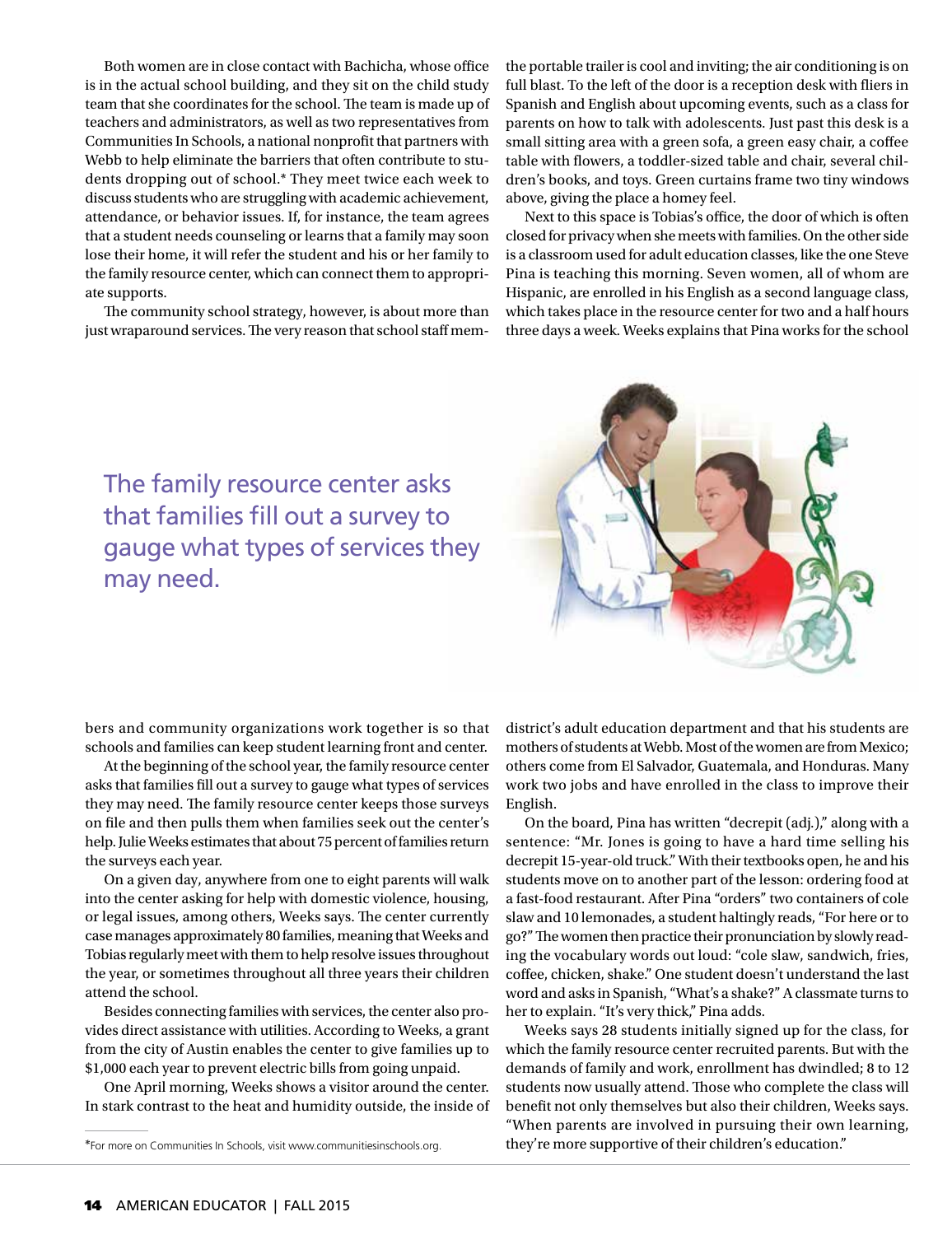#### Relying on Partnerships

Raul Sanchez, the principal of Webb, attests to the daily stress that parents face. He says that more than a third of students at Webb come from single-parent households, usually headed by a single mother. For the most part, parents are construction workers, day laborers, and housecleaners. Few have an education that extends beyond high school. Sanchez says that some of Webb's parents attended elementary school but had to drop out to work in the fields in Mexico.

Because many parents hold low-wage service industry jobs with little stability, the school has an extremely high mobility rate: 25 percent of students who begin the school year at Webb leave before the year ends, Sanchez says. While Webb's daily attendance rate has improved since becoming a community school (average attendance is around 95 percent), ensuring students come to school is still a challenge. Many parents often leave their homes to go to work as early as five in the morning and end up leaving their children unsupervised, trusting that they will come to school on their own. Parents "will wake their children, get them ready, prepare their food, and expect that they will just walk themselves to school, which doesn't always happen," Sanchez says.

He has found that most parents, even though they themselves have very little education, came to this country in search of new opportunities for their children, and many are doing the best they can.

As principal, Sanchez realizes he cannot control the external factors—students' home lives, for instance—that may hinder their education. And so he depends on the many partnerships his school has developed over the past eight years to help his students succeed. "Whether it be mentoring, wraparound services for families, direct counseling, someone is stepping in to fill that gap," he says. Such partnerships "allow teachers to focus on what they do best. And that is to teach, to develop and plan lessons that matter."

Sanchez attributes his school's improvement—Webb is now the highest-performing low-income middle school in the district—to the many partnerships that have enabled teachers to focus on teaching and students to focus on learning. For instance, the school receives more than \$350,000 each year thanks to a grant from the United Way for Greater Austin to implement wraparound services for students and families.

Among the partnerships Sanchez is most proud of is getting a mobile clinic to come to Webb so students can receive free physicals, which are required for them to participate on the school's athletic teams. The school was able to schedule these physicals thanks to the work of Julie Weeks in the family resource center. Before the mobile clinic, few students participated in afterschool sports at Webb because the district offered free physicals only once a year and not on school grounds, making it difficult for families to use the service. And since many families lacked health insurance, they were unable to pay for their children's physicals elsewhere. Now participation rates on Webb's athletic teams have soared, and teams are winning, adding to school pride.

Another organization that greatly benefits Webb's students is Austin Partners in Education (APIE). This group coordinates professionals—researchers, engineers, and retired teachers, among others—who volunteer to help sixth- and eighth-graders in their math or reading classes. Before working with Bachicha and Sanchez at Webb, the volunteers would come with their own lessons. Upon learning that was the case, "I said, 'that's wonderful,'" Sanchez recalls, "'but the left [hand] needs to know what the right is doing.'" Now the work of APIE volunteers is more closely aligned to the lesson plans of the classroom teachers.

As principal, Sanchez stays in constant contact with Julie Weeks. They have each other's cell phone numbers and exchange emails several times a day. That way, when students and families require immediate assistance, the school can help put supports in place. For example, when a mother recently registered her daughter as a new student at Webb, the daughter needed counseling right away. According to Sanchez, the mother told him



that the two had moved away from the girl's stepfather, who had impregnated her. "We knew there had to be wraparound services for the family," he says. So the resource center called Tandem, an organization in Austin that works with pregnant middle school students.

At Webb, teachers often reach out to the family resource center on behalf of students. Petra Rodriguez, who teaches sixth-grade social studies, says that she contacts the center at least once a week. Sometimes, she recommends students receive counseling because of abuse they may have experienced or witnessed at home. She also recommends eye exams for students when she notices they have trouble seeing the board. For students who can't afford eye exams or glasses, the family resource center provides them with a waiver for a free exam and a free pair of glasses thanks to a grant from the Boys and Girls Club.

Rodriguez appreciates the benefits of being at a community school, both for her students and for herself. "It's just nice to know that I am supported, and that students themselves are being taken care of beyond just their minds," she says.

### A High School Transformation

Should students or their families ever need it, an array of supports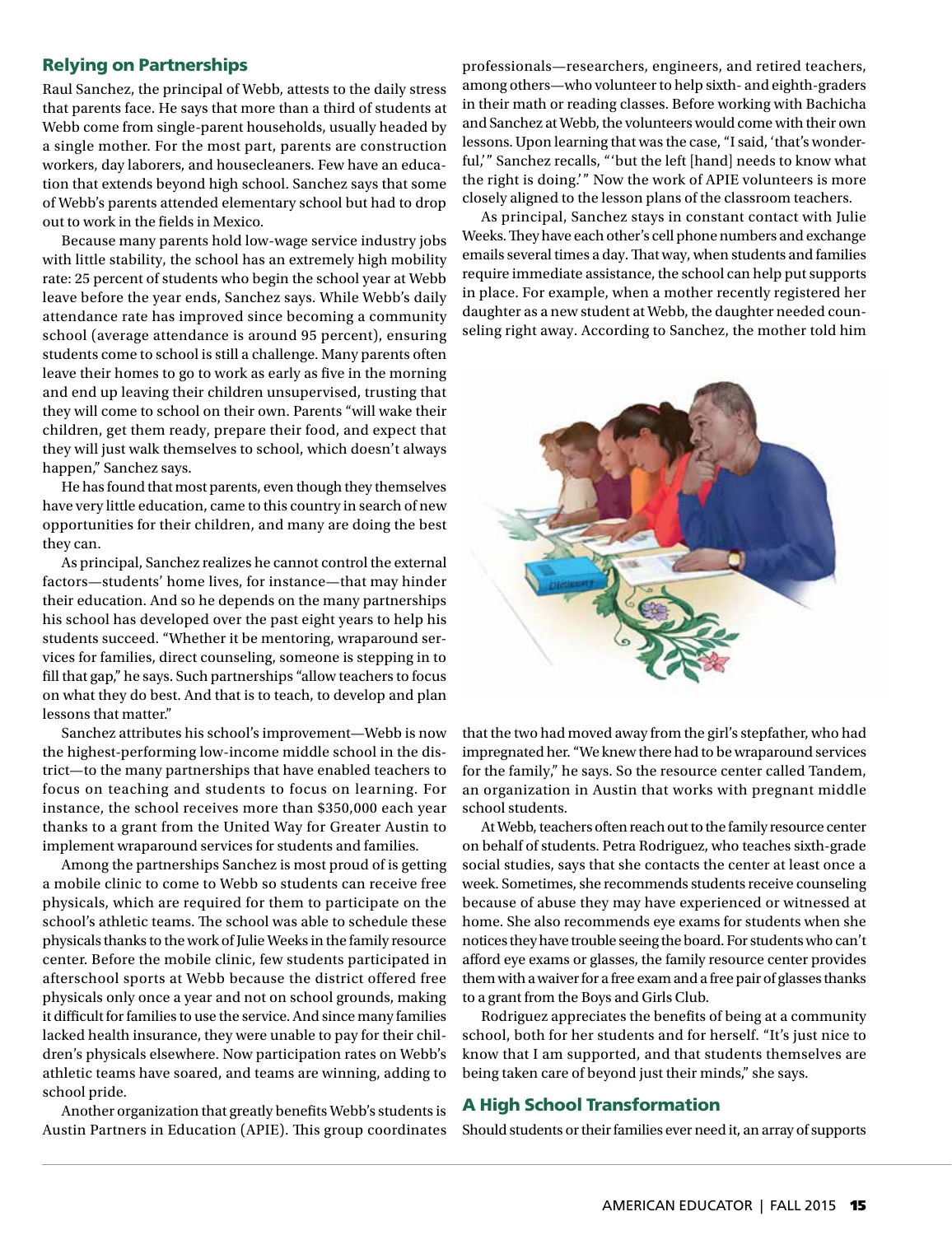also awaits them at Reagan High School. Like Webb, the school has a family resource center with a full-time bilingual social worker. And another social worker, from the nonprofit organization Communities In Schools, works in the center with both Reagan's graduation coach and its parent support specialist. Here, these four professionals all work together.

The resource center opened in 2009, which was principal Anabel Garza's second year at the school. In 2008, she worked with Allen Weeks and committees of parents and students to formulate a plan for the creation of a center—and for pressuring the district to keep Reagan open. Their work had such an impact on the local community and gained so much publicity that a book about Reagan's struggles, *Saving the School: One Woman's Fight for the Kids That Education Reform Left Behind*, was published in 2012. Weeks, Garza, and Ken Zarifis, president of Education Austin, however, call the book's subhead misleading. While they all acknowledge that Garza is a charismatic and effective leader, they say the community as a whole really did rescue Reagan.



At the time, the school was desperately in need of saving. As middle-class families left northeast Austin in the late 1990s and early 2000s, the student body became increasingly poor. Enrollment had dropped to as low as 600 students, and the graduation rate hovered just below 50 percent. Then, in 2003, tragedy struck. A student was stabbed to death by her former boyfriend in a hallway of the school. The incident made headlines and scared away neighborhood families; students left Reagan in droves.

Today, the school no longer faces such turmoil. More than 1,200 students are enrolled in Reagan, and the graduation rate is 85 percent. The school also enjoys a successful early college high school program, in which many high-achieving students take college classes from Austin Community College and the University of Texas at Austin so that they can earn up to two years of college credit before they even graduate from high school.\* "This school has done it, to the credit of the staff," Paul Cruz, Austin's current superintendent, says of Reagan's transformation. "It's the same community. We didn't change boundaries." Students can still transfer to other schools, he adds, but they no longer want to.

Ultimately, Cruz says he envisions the community school model extending to other Austin schools. More than 60 percent of students in the district receive free or reduced-price meals, and nearly 30 percent are English language learners. "The needs are there for our kids," he says. He adds that establishing community schools takes time and must be based on continuous conversations with parents, teachers, and community members. "It's not just a top-down model."

Zarifis emphasizes the importance of his union's strong relationship with the district. "In Austin, we have taken great efforts to keep a line of open, honest communication with school district leaders to build a trusting, productive relationship to ultimately benefit our entire school community, but especially our kids," he says. "We have an administration that wholeheartedly supports our work with community schools and is a partner in their development and success."

Despite being in Texas, a right-to-work state, Zarifis says that the prominent role of Education Austin in the district's community school effort can serve as a model for how local unions in other states currently fighting to keep collective bargaining rights can engage their members and partner with the communities they serve. "We don't lack power just because we don't have collective bargaining," he says. "We just have to develop our power differently. Communication and relationships are the keys for us."

Mia Watson, now a freshman at Texas A&M University, and a senior at Reagan when we spoke, admits that initially she did not want to attend Reagan. Even though years have passed since the school's troubles, its tough reputation tends to persist. In middle school, she would hear classmates describe it as unsafe. But when she and her family moved four years ago, Reagan became her neighborhood school. Her mother was impressed with the early college program and told her she would learn to like the school.

Watson's early concerns proved unfounded. She enjoyed her time at Reagan and excelled academically. "It's a really safe school," she says. "The adults here really care about us." Through the early college program, Watson earned 44 college credits. She plans to pursue a major in communications and a minor in business at Texas A&M.

The day before we talked, she and her classmate Sugey Zavala, who is also now a freshman at A&M, testified before the state legislature, along with Garza, Reagan's principal, in support of two bills that would help create more community schools in Texas. House Bills 1891 and 1892, filed by Texas state Rep. Eddie Rodriguez, were among similar bills being proposed in several states that would promote the creation of community schools. (For more on which states are considering such bills, see the article on page 4.)

In May, HB 1892, which would have provided state funding for community school coordinators, failed. HB 1891, which would have enabled schools at risk of being closed due to poor performance to become community schools, passed in the House and had strong support in the Senate, but it was kept from a final vote by the lieutenant governor for political reasons. However, com-

<sup>\*</sup>For more on early college high school, see "The Early College Challenge" and "Hidalgo Sets Sail" in the Fall 2011 issue of *American Educator*, available at [www.aft.](www.aft.org/ae/fall2011) [org/ae/fall2011.](www.aft.org/ae/fall2011)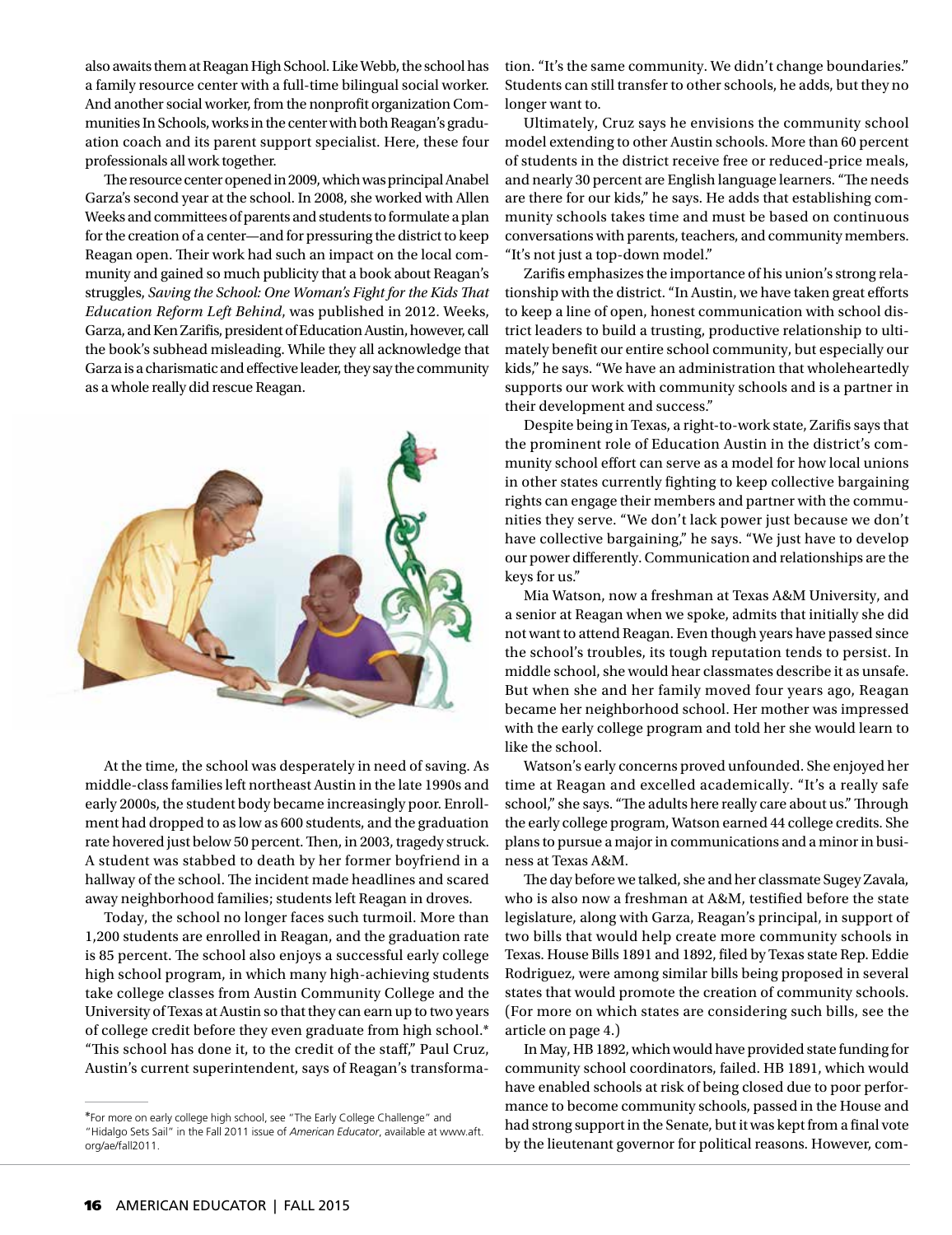munity school language made it into other legislation, opening the door for more Texas schools to adopt the model.

Allen Weeks and Zarifis, who lobbied state legislators on both sides of the aisle, remain undeterred. "Even though we didn't get the legislation signed into law, we have everyone at the capitol talking about community schools," Zarifis says. "This model of school improvement was unknown to most six months ago but is now part of the educational vocabulary in Texas." He adds that their efforts have created fertile ground for community school legislation for the 2017 legislative session.

Besides engaging in political advocacy, Weeks and Zarifis have also met with educators and administrators from Dallas and Houston to show them how community school legislation could help their schools struggling with poverty and student achievement. According to Weeks, 21 schools in the Houston Independent School District alone faced reconstitution last year and would have qualified to become community schools under HB 1891.

That help also extends to pregnant and parenting students. Long before Reagan became a community school, it housed a daycare for the babies of teenage mothers so they could continue their education. Today, that daycare still exists; about 20 babies are enrolled. Because Reagan is now a community school, the on-site daycare benefits from more supports. For example, when school officials noticed teen moms were missing school in order to take their babies to doctor appointments, Weeks worked with the school to win a grant for a mobile clinic to visit the campus once a week. Teen moms can now make appointments for their babies to receive checkups without having to leave school and miss classes.

The support for teen mothers goes beyond medical care for their children. Garza says that the school enables parents to eat lunch with their babies in the daycare, attend parenting classes, and engage with new mothers from a nearby church who serve as role models. The goal, she says, is that the need for the daycare will shrink as the early college program grows. For those stu-



The role of Education Austin in the community school effort can serve as a model for how unions can engage their members and partner with the communities they serve.

Watson and Zavala, academically strong students with stable home lives who have not needed to rely on the family resource center, spoke to lawmakers on behalf of Reagan students, families, and teachers, who all benefit from what the community school has to offer.

As a teacher at Reagan, Matthew Payne feels especially equipped to help students. The day before we spoke, he met with a social worker in the family resource center to discuss the difficult living situation of one of his students. The 18-year-old girl recently moved out of her house because she doesn't get along with her mother; she now lives with her boyfriend, who is beating her. Payne found out what was happening after she wrote about it in a class paper. "I've known this student for a couple of years," he says quietly. "This is very personal to me."

After talking to the social worker and others in the family resource center, Payne says they came up with a game plan for approaching the student, making her aware of resources and options, and convincing her to seek help.

Reagan, he says, is a place where teachers can draw on many resources and many people to help students. "It's just a central part of our fabric."

dents who do become pregnant, however, this community school will continue to support them.

hile Webb and Reagan successfully connect students and families with resources that enable teachers to teach and students to learn, other schools in Austin, with the help of the grant from the American Federation of Teache dents and families with resources that enable teachers to teach and students to learn, other schools in Austin, with the help of the grant from tion Association, will try to emulate what they have done. Allen Weeks recalls that when Reagan initially faced closure, the community groups he was a part of spread the word. "We said, 'The school is in crisis. It's going to close. Come to dinner and let's start planning.'"

*(Continued on page 43)* It was out of these dinners that a sense of community—and the specifics of how students, parents, and teachers could turn their schools into community schools—first grew. "What they did at Webb and Reagan was to really listen to what was needed at those campuses and customize supports for the needs of those communities," Zarifis says. Just as important, the voices of teachers, viewed as crucial partners in this work, were also heard.